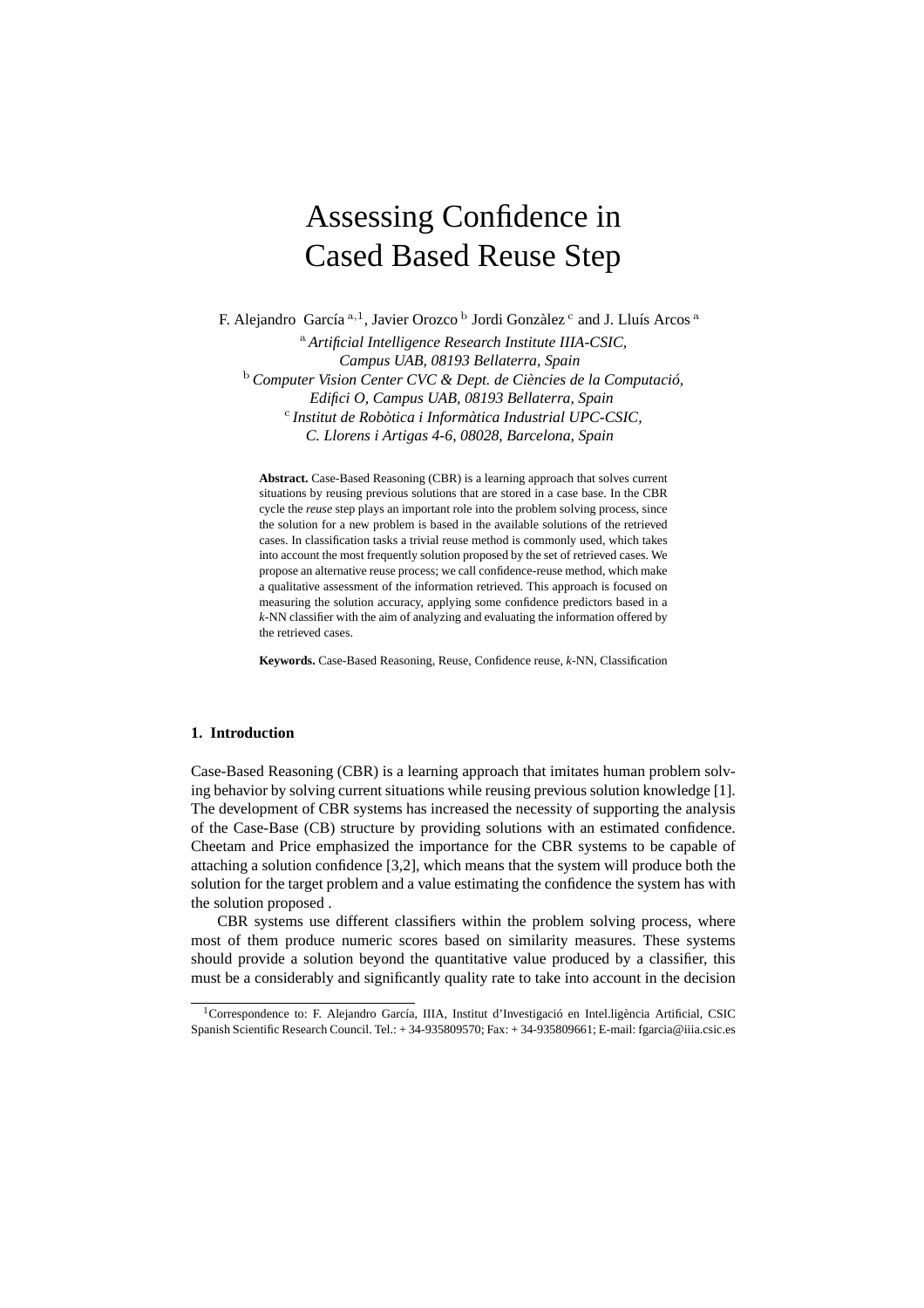process. When the numeric scores become to quality scores, it could help to attach a confidence criterion solution proposed. Some approaches in CBR have been focused on keeping the stability and accuracy of traditional artificial intelligence problem-solving systems[10], and have been suggested to deal with confidence performance[7,4,9]. We highlight those works aimed to evaluate confidence in classification tasks as for example, a Spam filter case-based reasoning[5] system employed to identify Spam mail.

In this paper we propose a confidence assessment approach applied to expressive face recognition in a facial expression recognition domain. This domain presents higher complexity for the difficulty of clearly assess the different human face expressions. We have developed a CBR confidence classification system in a multi-class problem while analysing the confidence performance into each class by using confidence predictors based on *k*-NN classifiers in order to assess the probability of a given target problem to belong to a corresponding class.

This paper is organized as follows: in section 2 the case-based reasoning representation and the classification task into the CBR cycle. Section 3 presents some experimental results and discussions. We conclude in the section 4 summarising the main contributions and introducing some perspectives to extend the proposed approach.

## **2. CBR Representation**

Case-Based Reasoning (CBR) is a learning approach that imitates human problem solving behavior by means of reasoning about current situations and reusing past situations. CBR solves a new problem by retrieving a previous similar situation and by reusing information and knowledge of that situation [1]. The CBR paradigm uses previous solved situations called cases, which are stored in a case-base (CB).

In CBR systems the most commonly used classification technique is the *k*-NN classifie, which decides the belonging class by assessing its k Nearest Neighbours.

The main tasks that describes a system CBR process is called CBR cycle[1], which contains four steps. Bellow, the two first are described according to facial expression analysis by assessing confidence. The last two steps of the CBR cycle are out of the scope of this paper.

- 1. **Case Retrieve:** The goal of this step is to retrieve the cases close to the target problem. The *k*-NN classifier is used in order to retrieve from the CB the *k* most similar cases to the target problem. This process is based on a similarity measure. We apply an Euclidean distance to compare the *problem-description* attributes of the cases.
- 2. **Case Reuse:** in this step, the goal to achieve is to determine a possible solution for the target problem, by using the previously collected information from the retrieved cases. We could apply a reuse solution method by applying the majority solution from the retrieved cases. This majority-reuse has some drawbacks: the first one is that the *k*-NN needs to employ an additional strategy for choosing the solution in case of ties (e.g. having a list of retrieve cases as A, A, B, B, C is not easy to solve). The second one is that the classification efficiency is decreasing when noise into the case-base increases. Because of this we use an alternative decision method that we call Confidence-Reuse, which is based on previous confidence assessment to provide a current solution for the target problem. In other words, an evaluation of the confidence of the proposed solution.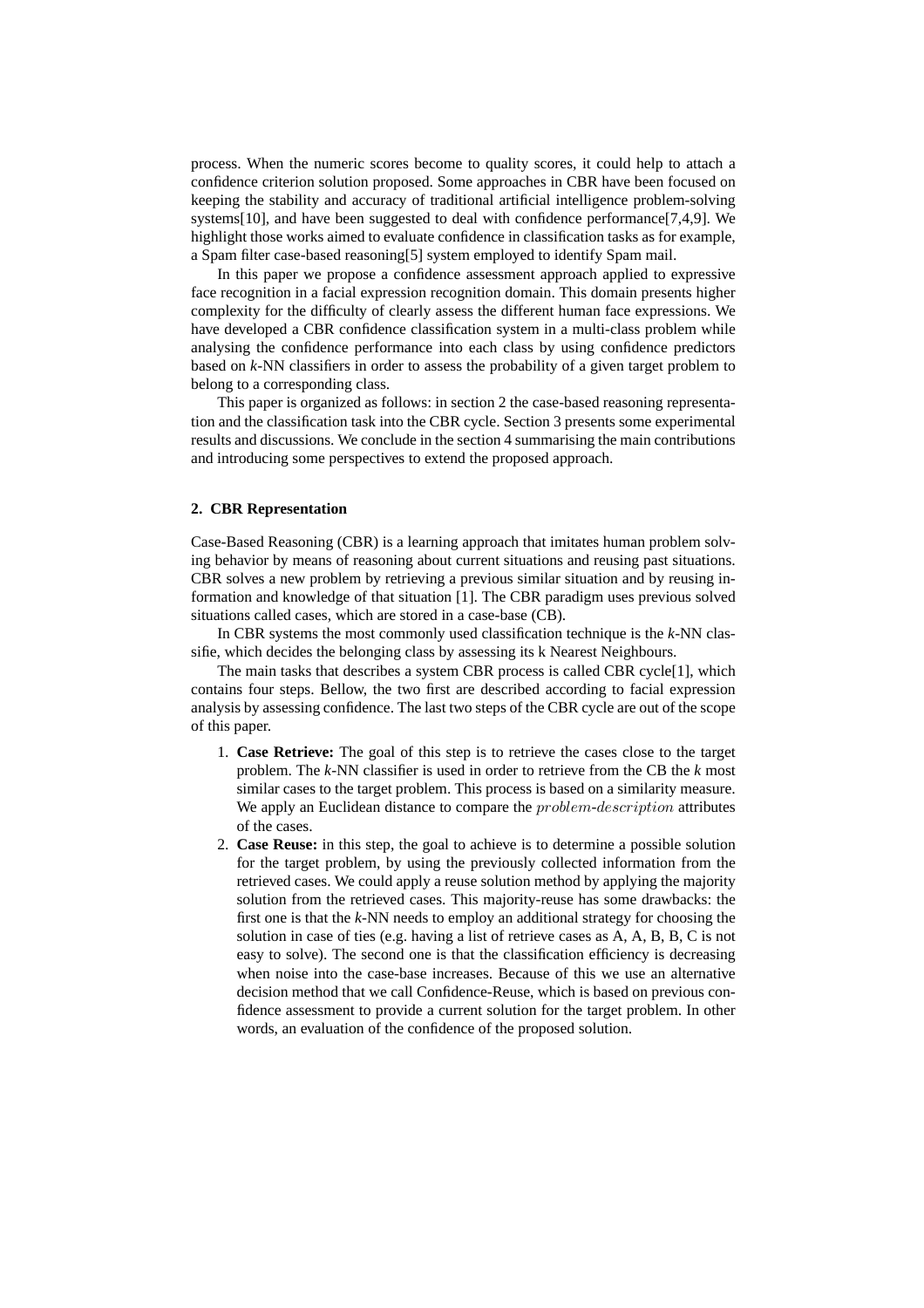#### *2.1. Confidence Assessment*

The confidence evaluation is based on four additional similarity measures that we call predictors. They are applied with respect to the *k*-NN classifier while providing additional scores. Although the predictors could be computed assuming that the target problem belongs to each one of the classes into the CB, we analyze only probable solutions acquired from the retrieved neighbours. Hence, if the retrieved solutions are A, A, B, B, C, C, the target problem is analyzed only with respect classes A, B and C.

We assess the confidence of the solution making some measures based on the *k*-NN classification. The measures used are similar to others existing in previous work [5], with some differences, our problem has to reason about more than the two classes used in [5] and we applied only four measures in order to keep the system *eficciency*. We assume that both the amount of neighbours and the similarity relationship between cases play an important role in the assessment of the predictors. The four confidence predictors try the sample data in a neighbourhood around to the target problem according to an additional set of similarity measures based on *k*-NN, Euclidean distance and solution indexing. These predictors follow the next notation:

- For a given target problem  $t$ , the neighbours are ordered by similarity distance S, which is the inverse of the Euclidean distance between two cases. The closest neighbour is the most similar.
- The set of retrieved cases is composed by relevant-neighbours (RN) (cases belonging to the same class that the target problem is *assuming*) or irrelevantneighbours (IN) (cases belonging to different class that the target problem is *assuming*).

The confidence measures are defined as follows:

(a) Average-index,  $S_1$ , captures how close are the first n-IN neighbours to the target problem  $t$ . This predictor gets the average of the position or index  $I'$  for the first  $n$ -IN.

$$
S_1(t,n) = \frac{1}{n} \sum_{i=1}^n I'_i(t)
$$
 (1)

(b) Average RN-similarity,  $S_2$ , measures the average of the similarity for the first  $n-RN$  neighbours to the target problem  $t$ .

$$
S_2(t, n) = \frac{\sum_{i=1}^{n} S[t, RN_i(t)]}{|RN|} \tag{2}
$$

(c) Similarity ratio,  $S_3$ , calculates the ratio of the similarity between the target problem  $t$  and its  $n-RN$  to the similarity between the target problem  $t$  and its *n*-IN.

$$
S_3(t,n) = \frac{\sum_{i=1}^n S[t, RN_i(t)]}{\sum_{i=1}^n S[t, IN_i(t)]}
$$
\n(3)

(d) Similarity Ratio within  $k$ ,  $S_4$ , which is similar to the above measure but only considering the first *k*-RN and the first *k*-IN from the *k*-NN set.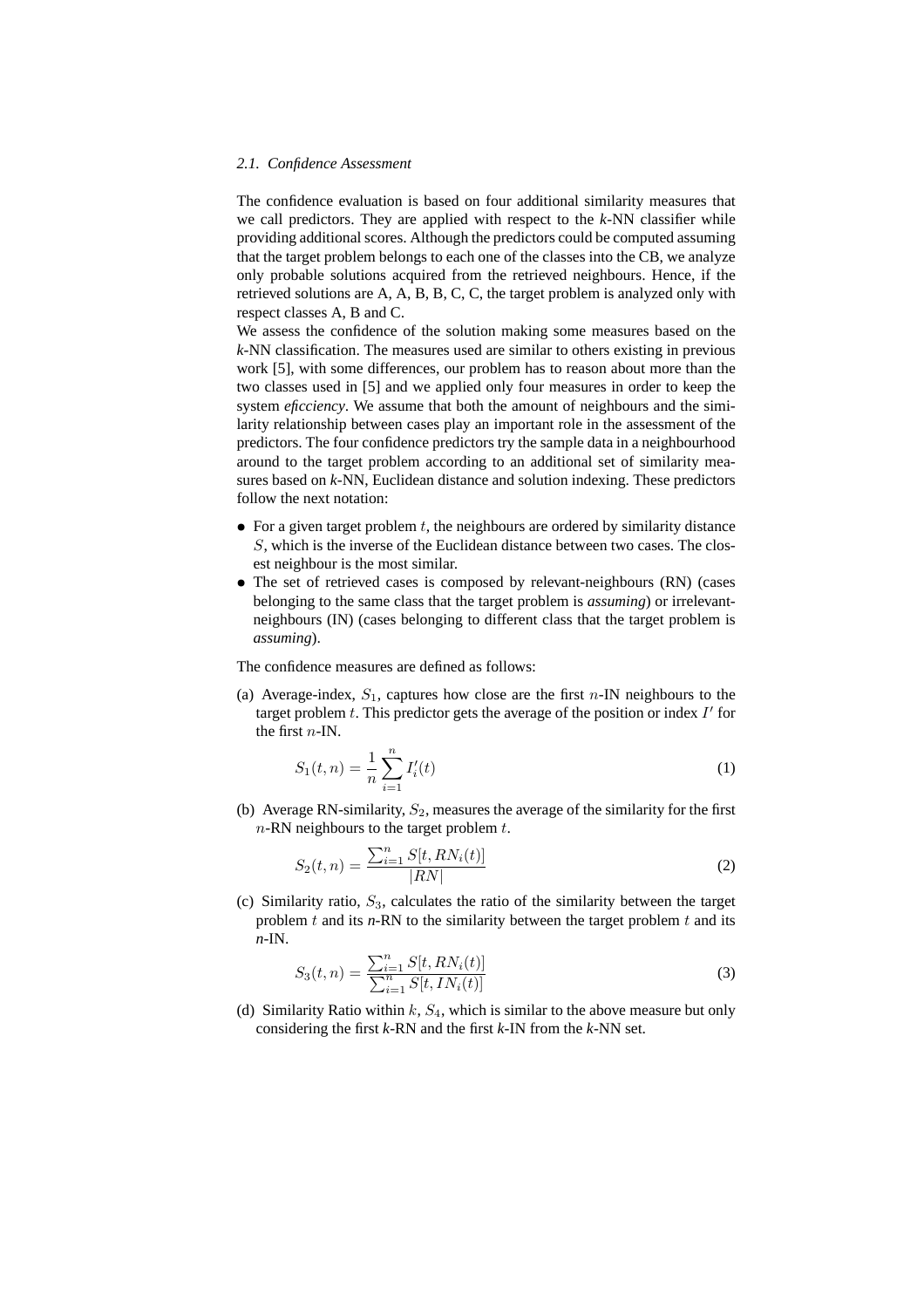$$
S_4(t,k) = \frac{\sum_{i=1}^k S[t, RN_i(t)]}{\sum_{i=1}^k S[t, IN_i(t)]}
$$
\n(4)

The effectiveness of each measure depends on the proportion of cases correctly predicted and the high confidence depends on the predictoros agreement. On the other hand, each predictor produces a positive score, in this way, we identify the measure that extracts the majority of accuracy by using weights. Each one of the predictor's measurements are standardised into the range [0,1] according to the theoretical maximum value. Posterior confidence value  $\lambda$  is computed according to a average function as follows:

$$
\lambda = \frac{1}{4} \sum_{i=1}^{4} S_i \tag{5}
$$

The *confidence-reuse* method, is used to compute the confidence value  $\lambda$ , (Eq. 5). Every  $\lambda$  value offered by (Eq. 5) is between the range [0,1], thus we calculated the percentage of confidence values with  $(\lambda * 100)$ . In this manner we set a confidencethreshold in 80% in order to filter cases, and regarded those cases that achieved the threshold into the CB. This filter was carried out by performing a leave-one-out process<sup>1</sup>. Subsequently, we assume that all  $\lambda$  values follow a Gaussian distribution for each class,  $N(\mu_c, \sigma_c)$  for  $c = 1, ..., 7$  according to the seven classes.

Once the  $\lambda$  is calculated in each class, we learned the mean  $\mu_c$  and the standard deviation  $\sigma_c$  of  $\lambda$  values for each class c.

In order to solve a new target problem  $t$ , we firstly run a  $k$ -NN process to get a set of retrieved solutions. Then we compute the maximum probability of  $t$  to belong to each retrieved solutions as follow:

$$
P(L_t = c) = P(\lambda_t | \gamma_t) = \prod_{i=1}^{m} N(\lambda_i; \mu_c, \sigma_c)
$$
\n(6)

where  $L_t$  is the corresponding solution for the target problem,  $\lambda_t$  the confidence value,  $c$  is every class in the retrieved cases, and  $m$  is the length of the class  $c$ . Therefore the classification decision is made according to the minimum distance of each  $\lambda_t$  to the class paramters:

$$
Min\left|\frac{\lambda_t(c) - \mu_c}{\sigma_c}\right| \tag{7}
$$

## **3. Experimental Results**

The experiments were aimed to analyze the behaviour of classification tasks in a multiclass case-base system. The shown results in this section were collected from the multiclass facial expression data base the  $FGnet<sup>2</sup>$ , which is an image database that contains face image sequences, showing a number of subjects performing the six different basic emotions and the neutral emotion defined by Ekman and Friesen [6].

<sup>&</sup>lt;sup>1</sup>Leave-one-out process, leaves every case out of the case base in order to solve it as a new problem. <sup>2</sup>http://www-prima.inrialpes.fr/FGnet/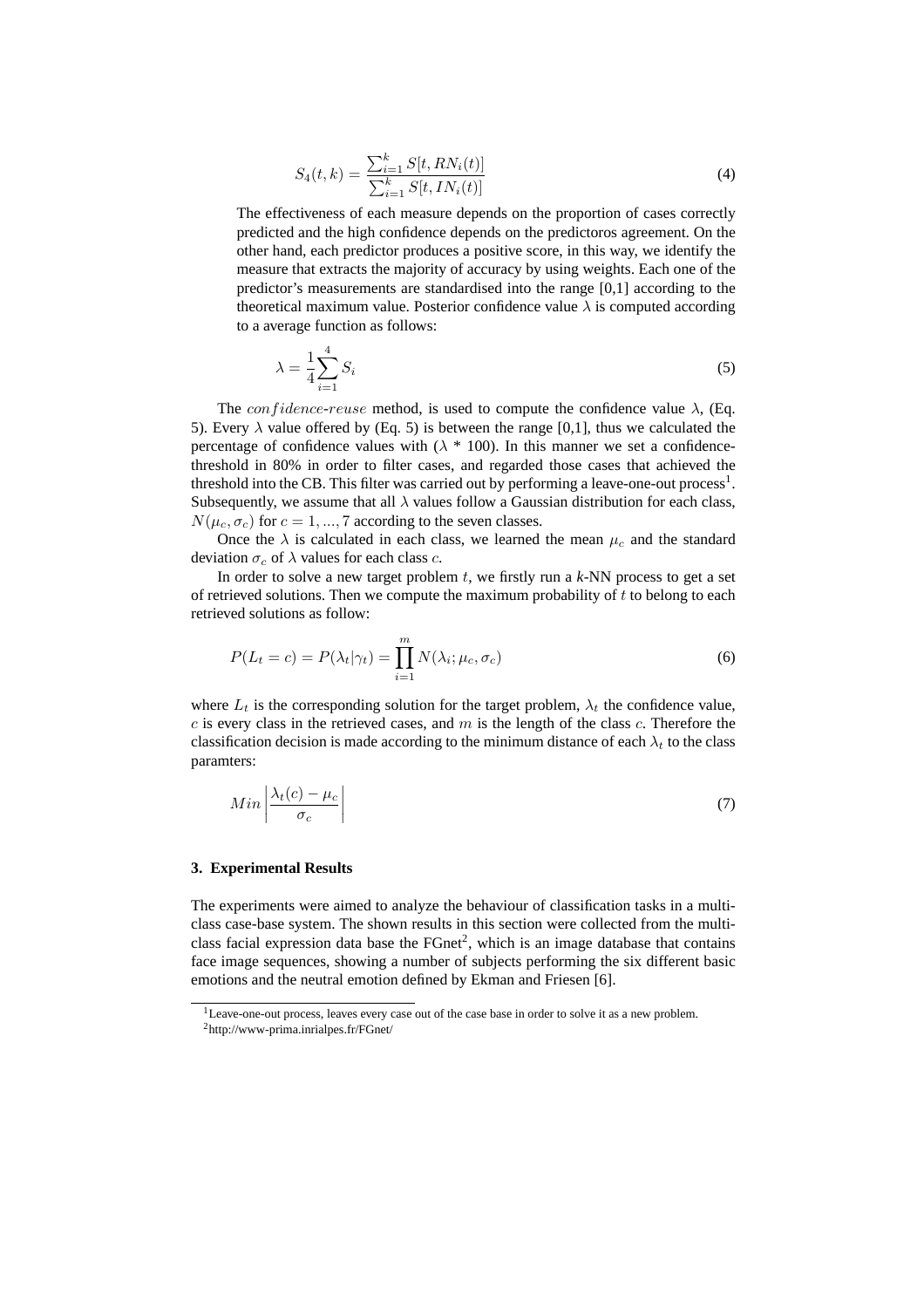

**Figure 1.** Problem solving system structure



**Figure 2.** Image sequence for happiness expression.

# *3.1. Case base building*

By using a Multi-tracking system [8], we made use of a Facial Action Coding System  $(FACS)<sup>3</sup>$  to describe facial movements and categorise different facial expressions, see Fig.1.

We constructed the case base with a case-structure, which employs the FACS as attributes and adopts the FGnet facial expression label as the solution or class for each element, see Fig.2. Consequently, the case-base is a categorised database which assume  $\Theta = [\gamma, L]$ , as case structure, where  $\gamma$  is a seven dimensional continues valued vector for FACS, γ = [*Upper Lip, Lower Lip, Lip Stretcher, Lip Corners, Inner Brow, Outer Brow, Eyelid*] and **L** is the class label (Solution). All the cases are distributed in seven classes.

## *3.2. System-Training*

The first training step is to build up a case-base  $CB$  with the same amount of elements per class. The information is coming from image sequences developed by different actors in each class in order to avoid redundant information. In deterministic problems the amount of elements into the case base play an important role. Even thought we demonstrate that working with a small case base with learning approach it is possible to achieve high proportion of example correctly classified, see Fig.3. The case base was cautiously constructed taken into account the solving credibility associated to each element.

# *3.3. System-Testing*

A discrete comparison towards the classification tasks was analyzed by applying confidence-reuse method explained in section 2 and comparing classification results against majority-reuse results. The tests were designed in two ways; the first one was

<sup>&</sup>lt;sup>3</sup>Facial Action Coding System (FACS) is the most widely used and versatile method for measuring and describing facial behaviours.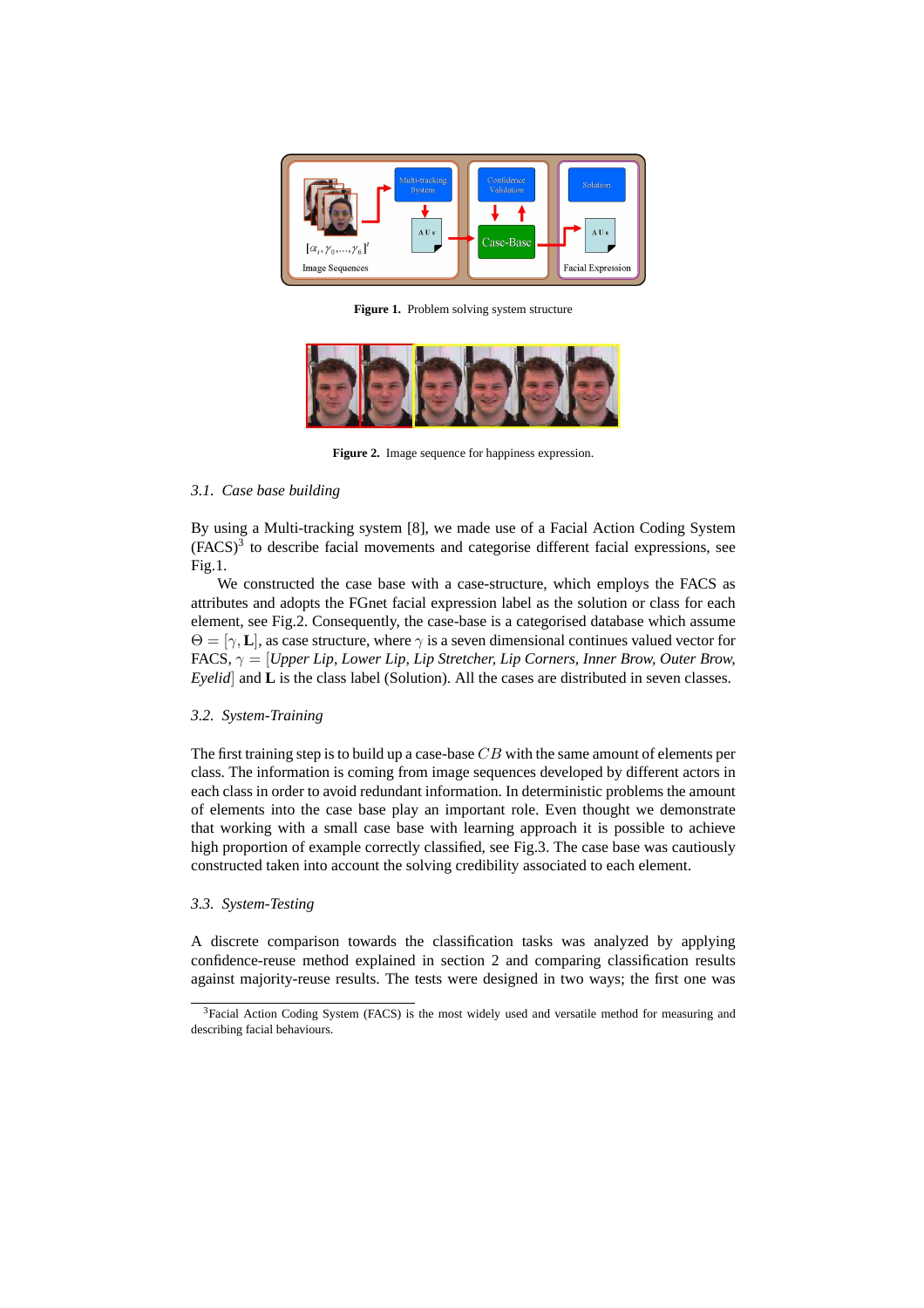

**Figure 3.** Average Classification using different case base sizes.

aimed to analyze robustness of the method, for that reason we compared results of *k*-NN classifier, with confidence evaluation and without applying it. We observed that even using different case base sizes, the confidence-reuse method did not suggest worse results than the results proposed by the majority-reuse method. Can be observed in Fig.3 in average 78% of classification correctness achieved by confidence-reuse using all classes of the case base, whilst the majority-reuse achieved in average only 67% using the same cases. It is worth to mention that each image sequence offered by FGnet-database is developed from low expressiveness until achieve the best expressiveness. Some information in the beginning and even in the middle of a sequence could appear as noise in the CB, as we can see in Fig.2, the two first images have the label *happy* but its attributes assume information similar to other classes and this information is easy to misclassify. Due to noise, enhancing the length of elements in each class does not always allow better classification results.

The rest of the tests were focused on analyzing unseen data. We consider as unseen data the image sequences of new actors in each class. We classified at least three sequences by actor, completing a total of 574 new cases. The classification per class is detailed in (Fig.4), where we can see that two important classes *sadness* and *fear* reach better performance using accuracy evaluation. In addition is possible to see the percentage of cases in those classes considered with confidence is low because of the agreement of the predictors is as low. The percentage of confidence is determined by the agreement of the solution proposed by predictors. The aim of each predictor is to evaluate the solutions (without duplicates) nearest to the target problem and re-ranking them according to its own evaluation. Finally the decision making is carried out based in all predictor's agreement.

To evaluate the confidence have an advantage to highlight, it lets know if the solution is more than good or bad, for instance we found with the results of a confusion matrix that too much cases of the class *sadness* are misclassified and confused with the class *neutral*. In this situation, even if the classification improved using confidence-reuse, the confidence evaluation shows that only 7% of cases reach high confidence, this information could be used by system manager in the final decision making, see Fig. 4.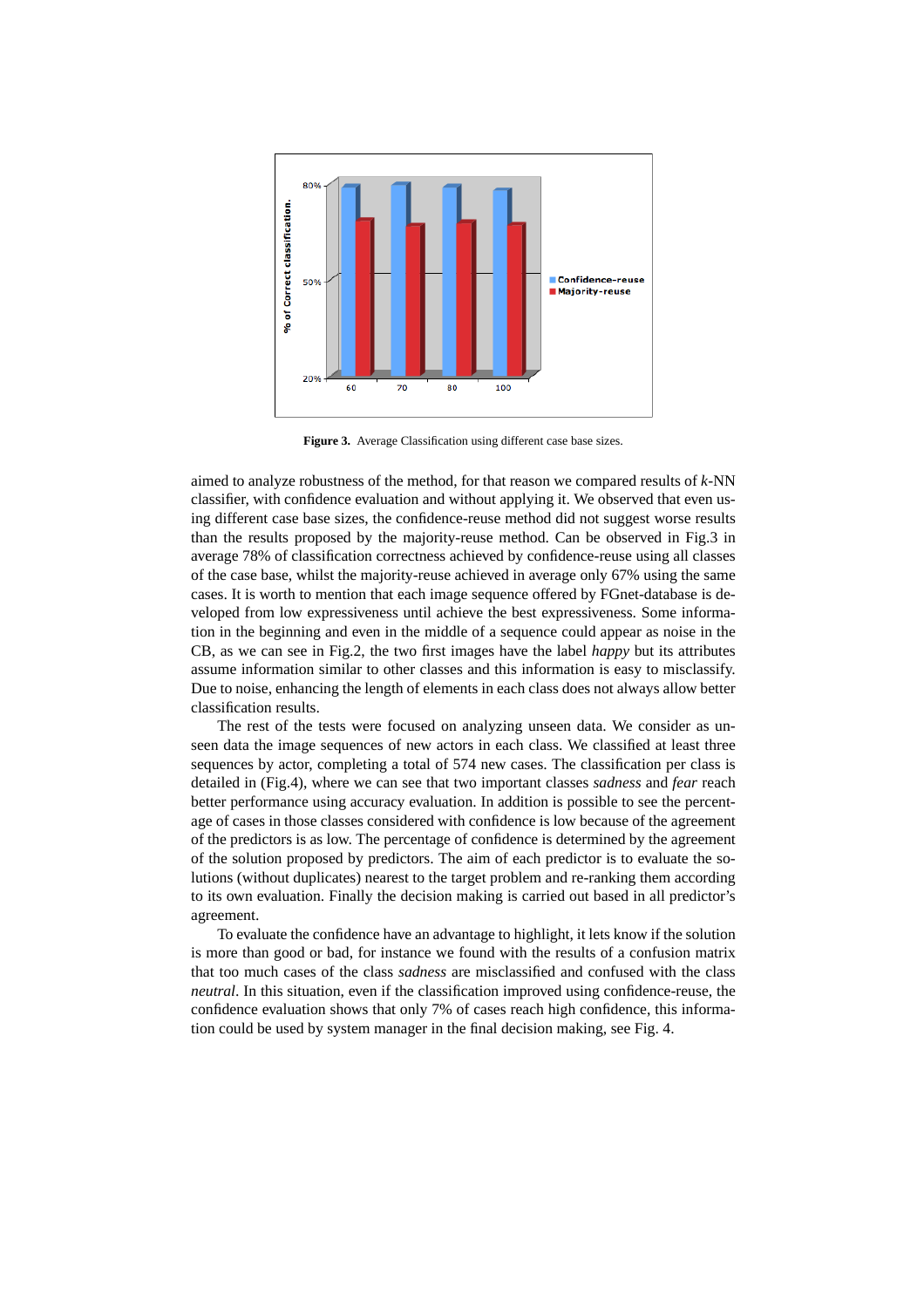

**Figure 4.** Classification performance by using the Confidence Reuse method.

#### **4. Conclusions**

We highlight two advantages of applying confidence evaluation in reuse step in CBR systems, the first one is that to solve some problems it is needed to know more than the solution offered by the nearest neighbours, an additionally, assessment of the information coming from the nearest neighbours lets to reach better classification result as we have demonstrated.

We have shown an efficient sampling process to compare data while enhancing the *k*-NN classification process. By using the confidence assessment process and the posterior comparison among classes, we could get a higher classification rate, which provide two classification descriptors; the solution and the corresponding confidence. As well, we can compare experimental results for different *k*-values and case-bases through the classification error and the classification confidence.

The Gaussian assumption for the confidence value in each class have allowed us to set a decision process based on previous confidence solutions and the confidence for the proposed solution, which means an alternative decision according to the quality of the solution. This parameter is worth for maintenance process, since it reveals the quality of the database for each class.

As future work, we attempt to provide an optimal *k*-value according to a confidence threshold in order to minimize the computational complexity related with the solving process against to the whole database. Additionally, we want to provide a strong aggregation method based on confidence assessment, which will enhance the dynamical learning capabilities of this CBR system.

#### **Acknowledgements**

This research has been supported by the Spanish project TIN2006-15140-C03-01 "MID-CBR: An Integrative Framework for Developing Case-based Systems", for EC grants IST-027110, for the HERMES project, IST-045547, for the VIDI-Video project, by the Spanish MEC under projects TIN2006-14606 and DPI-2004-5414, for a Juan de la Cierva Postdoctoral fellowship from the Spanish MEC and a FPI fellowship.